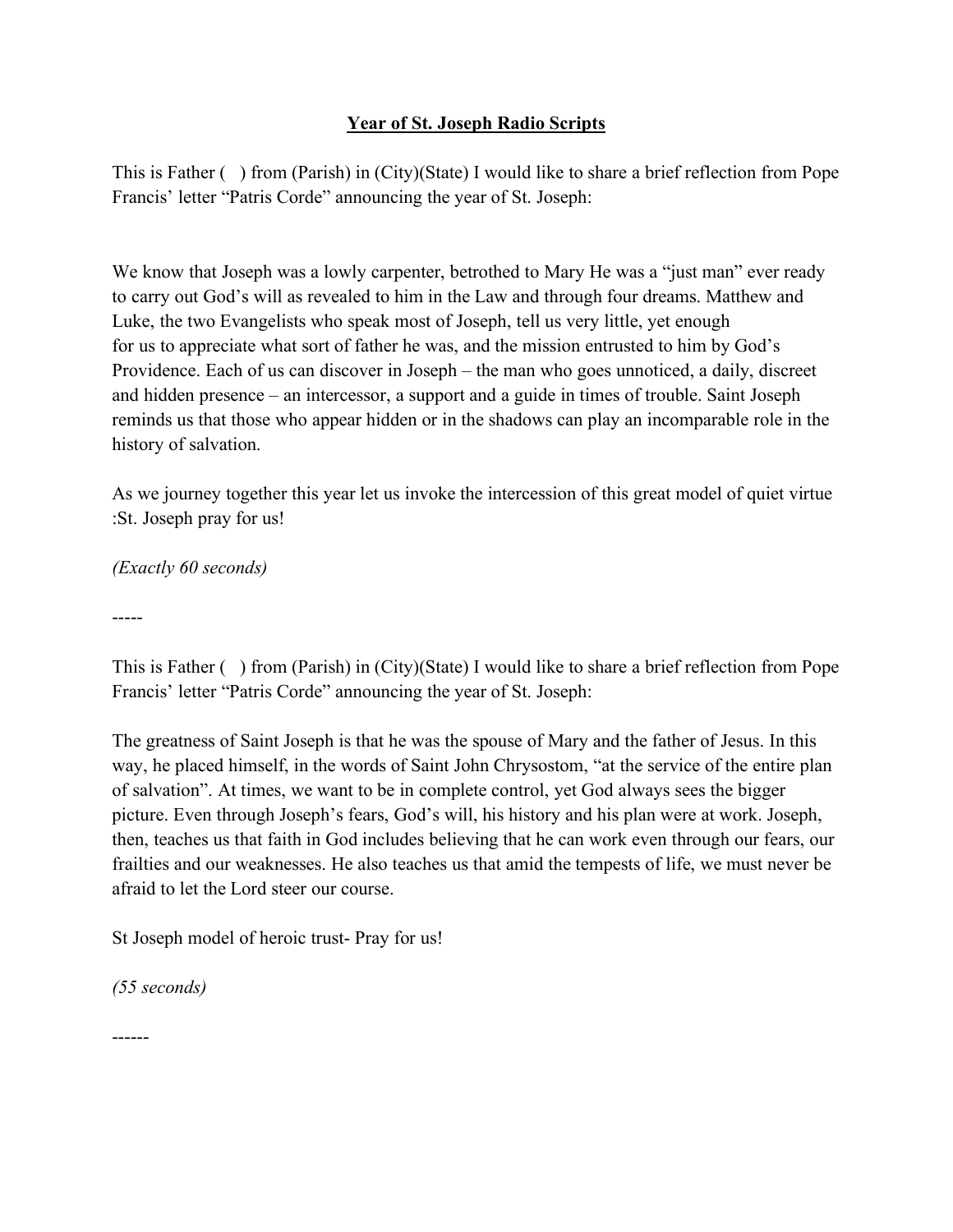This is Father ( ) from (Parish) in (City)(State) I would like to share a brief reflection from Pope Francis' letter "Patris Corde" announcing the year of St. Joseph:

In the synagogue, during the praying of the Psalms, Joseph would surely have heard again and again that the God of Israel is a God of tender love, who is good to all, whose "compassion is over all that he has made." As the Lord had done with Israel, so Joseph did with Jesus: he taught him to walk, taking him by the hand; he was for him like a father who raises an infant to his cheeks, bending down to him and feeding him. Saint Paul VI(the sixth) pointed out that Joseph concretely expressed his fatherhood "by making his life a sacrificial service to the mystery of the incarnation and its redemptive purpose. He turned his human vocation to domestic love into a superhuman oblation of himself, his heart and all his abilities, a love placed at the service of the Messiah who was growing to maturity in his home.

St Joseph model of fathers- Pray for us!

*(60 seconds)*

----

This is Father ( ) from (Parish) in (City)(State) I would like to share a brief reflection from Pope Francis' letter "Patris Corde" announcing the year of St. Joseph:

As he had done with Mary, God revealed his saving plan to Joseph. He did so by using dreams, which in the Bible and among all ancient peoples, were considered a way for him to make his will known. Joseph was deeply troubled by Mary's mysterious pregnancy. He did not want to "expose her to public disgrace", so he decided to "dismiss her quietly" In the first dream, an angel helps him resolve his grave dilemma: "Do not be afraid to take Mary as your wife, for the child conceived in her is from the Holy Spirit. She will bear a son, and you are to name him Jesus, for he will save his people from their sins" (Mt 1:20-21). "When Joseph awoke from sleep, he did as the angel of the Lord commanded him" (Mt 1:24). Obedience made it possible for Joseph to surmount his difficulties and spare Mary.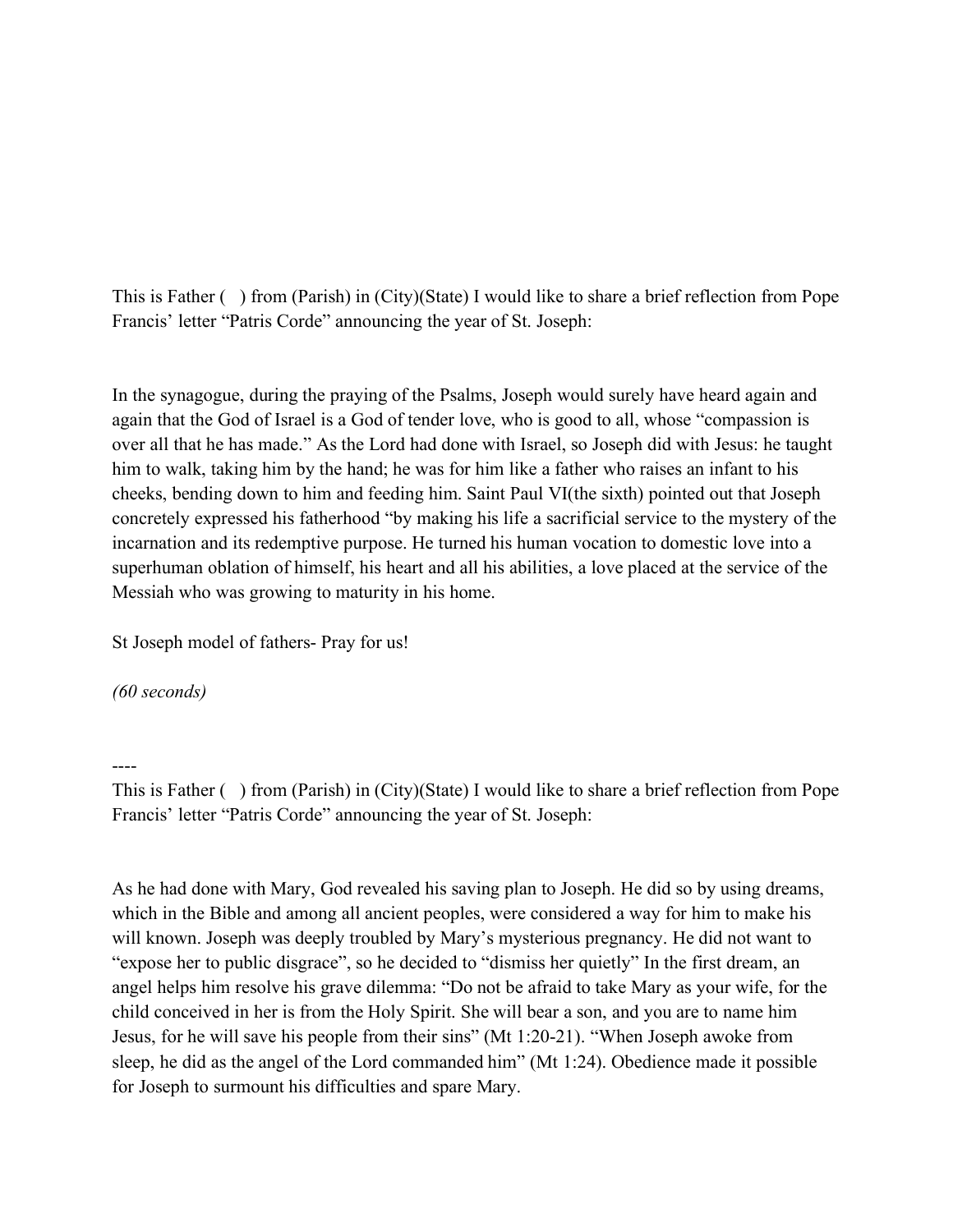St Joseph model of obedience to the Will of God- Pray for us!

*(Exactly 60 seconds)*

----

This is Father ( ) from (Parish) in (City)(State) I would like to share a brief reflection from Pope Francis' letter "Patris Corde" announcing the year of St. Joseph:

Joseph accepted Mary unconditionally. He trusted in the angel's words. "The nobility of Joseph's

heart is such that what he learned from the law he made dependent on charity. Today, in our world where psychological, verbal and physical violence towards women is so evident, Joseph appears as the figure of a respectful and sensitive man. Even though he does not understand the bigger picture, he makes a decision to protect Mary's good name, her dignity and her life. Often in life, things happen whose meaning we do not understand. Our first reaction is frequently one of disappointment and rebellion. Joseph set aside his own ideas in order to accept the course of events and, mysterious as they seemed, to embrace them, take responsibility for them and make them part of his own history.

St Joseph model of a loving husband, pray for us!

*(60 sec.)*

-----

This is Father ( ) from (Parish) in (City)(State) I would like to share a brief reflection from Pope Francis' letter "Patris Corde" announcing the year of St. Joseph:

The faith Christ taught us is what we see in Saint Joseph. He did not look for shortcuts, but confronted reality with open eyes and accepted personal responsibility for it. Joseph's attitude encourages us to accept and welcome others as they are, without exception, and to show special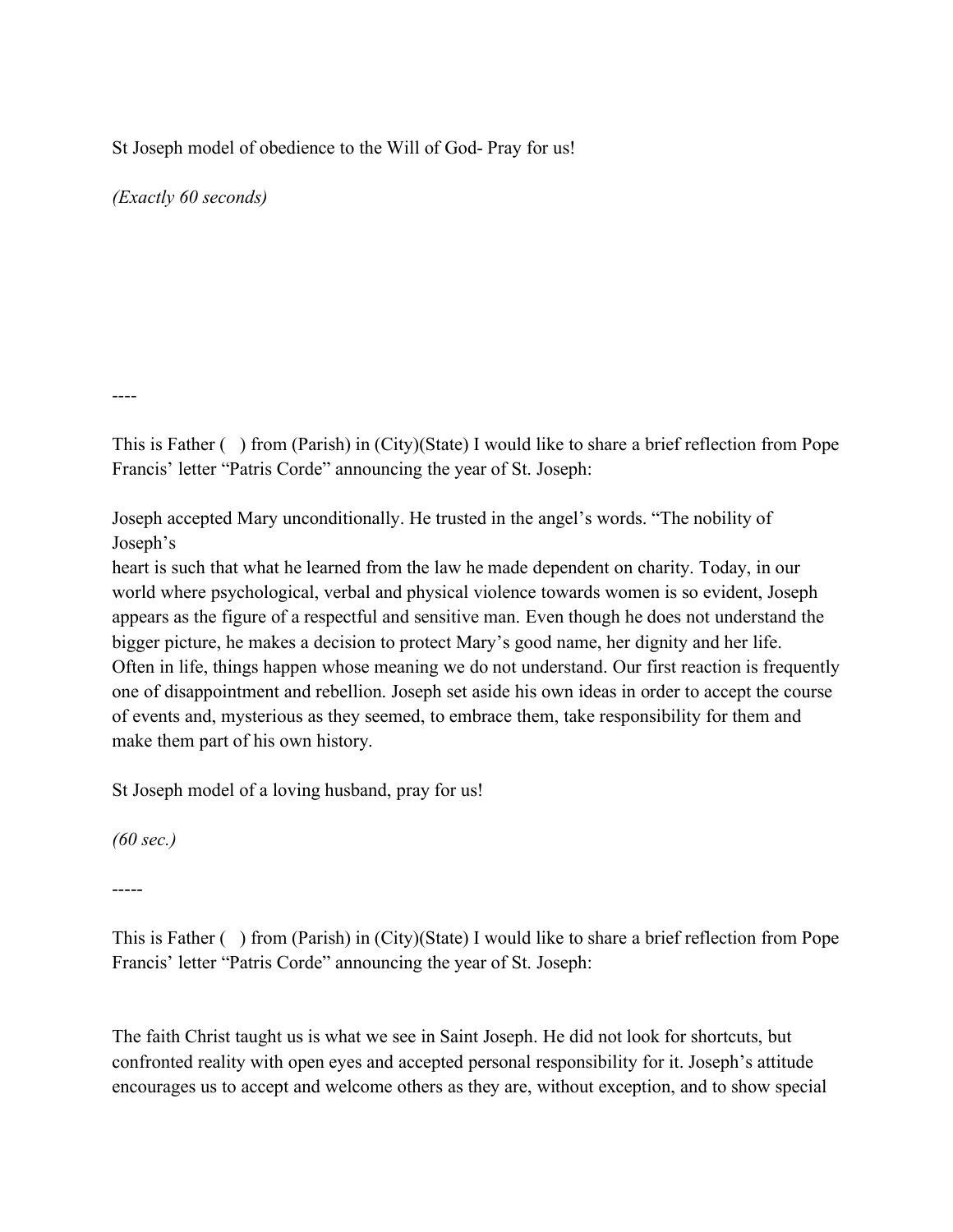concern for the weak, for God chooses what is weak (cf. 1 Cor 1:27). He is the "Father of orphans and protector of widows" (Ps 68:6), who commands us to love the stranger in our midst.[20] I like to think that it was from Saint Joseph that Jesus drew inspiration for the parable of the prodigal son and the merciful father (cf. Lk 15:11-32).

As we journey together this year let us invoke the intercession of this great model of simple charity: St. Joseph pray for us!

*(57 seconds)*

-----

This is Father ( ) from (Parish) in (City)(State) I would like to share a brief reflection from Pope Francis' letter "Patris Corde" announcing the year of St. Joseph:

Joseph was the man chosen by God to guide the beginnings of the history of redemption. He was the true "miracle" by which God saves the child and his mother. God acted by trusting in Joseph's creative courage. Arriving in Bethlehem and finding no lodging where Mary could give birth, Joseph took a stable and, as best he could, turned it into a welcoming home for the Son of God to come into the world. The Gospel does not tell us how long Mary, Joseph and the child remained in Egypt. Yet they certainly needed to eat, to find a home and employment. It does not take much imagination to fill in those details. At the end of every account in which Joseph plays a role, the Gospel tells us that he gets up, takes the child and his mother, and does what God commanded him.

St Joseph model of creative courage, pray for us!

*(Exactly 60 seconds)* 

-----

This is Father ( ) from (Parish) in (City)(State) I would like to share a brief reflection from Pope Francis' letter "Patris Corde" announcing the year of St. Joseph:

Saint Joseph's work reminds us that God himself, in becoming man, did not disdain work. Saint Joseph was a carpenter who earned an honest living to provide for his family. From him, Jesus learned the value, the dignity and the joy of what it means to eat bread that is the fruit of one's own labour. In our own day, when employment has once more become a burning social issue, and unemployment at times reaches record levels even in nations that for decades have enjoyed a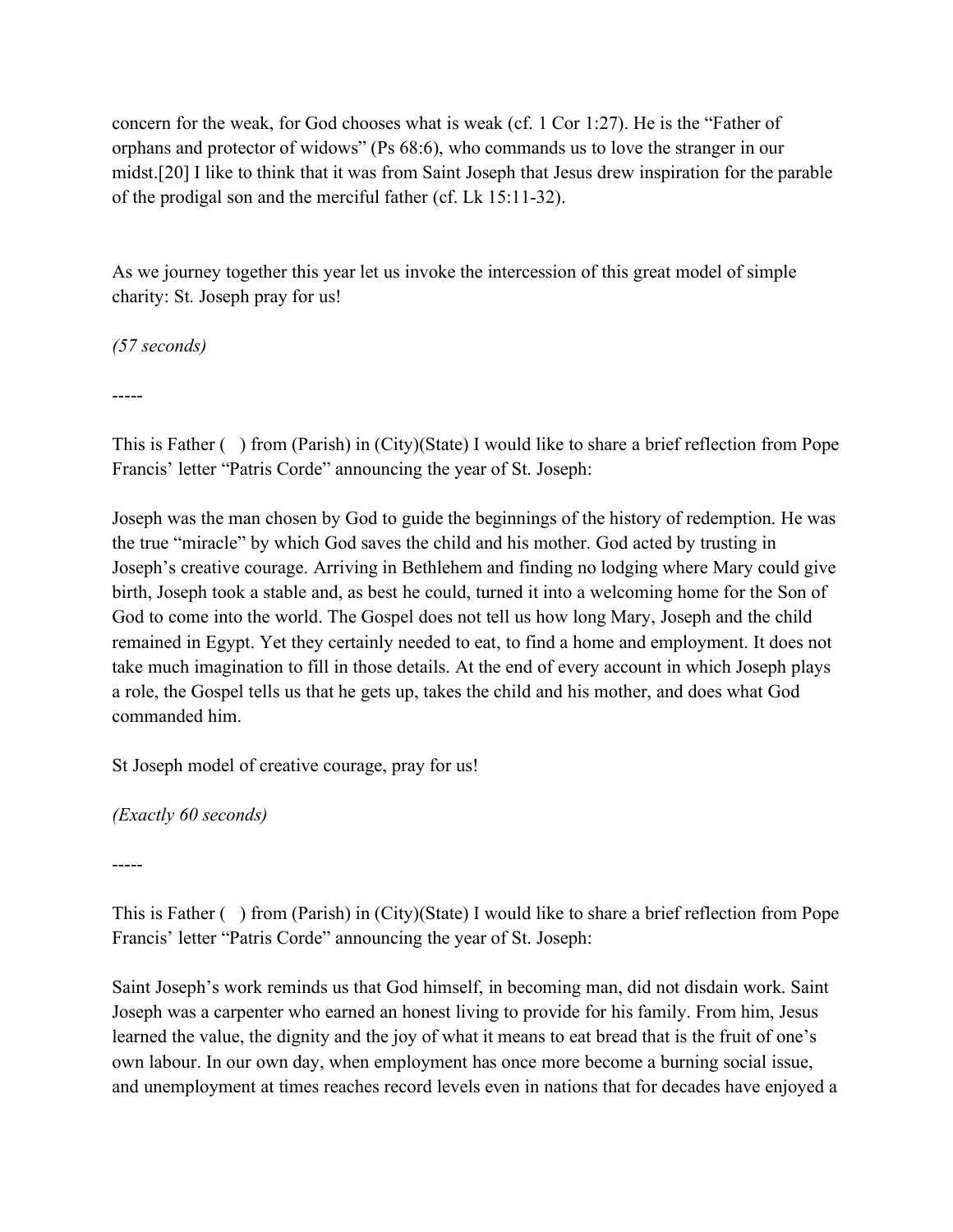certain degree of prosperity, there is a renewed need to appreciate the importance of dignified work, of which Saint Joseph is an exemplary patron.

As we journey together this year let us invoke the intercession of this great model of diligence : St. Joseph pray for us!

*(57 seconds)*

\*\*\*

This is Father ( ) from (Parish) in (City)(State) I would like to share a brief reflection from Pope Francis' letter "Patris Corde" announcing the year of St. Joseph:

Fathers are not born, but made. A man does not become a father simply by bringing a child into the world, but by taking up the responsibility to care for that child. Whenever a man accepts responsibility for the life of another, in some way he becomes a father to that person.In his relationship to Jesus, Joseph was the earthly shadow of the heavenly Father: he watched over him and protected him, never leaving him to go his own way. We can think of Moses' words to Israel: "In the wilderness... you saw how the Lord your God carried you, just as one carries a child, all the way that you travelled" (Deut 1:31). In a similar way, Joseph acted as a father for his whole life.

St. Joseph model of fatherhood, pray for us!

*(58 seconds)*

\*\*\*

This is Father ( ) from (Parish) in (City)(State) I would like to share a brief reflection from Pope Francis' letter "Patris Corde" announcing the year of St. Joseph:

God himself loved humanity with a chaste love; he left us free even to go astray and set ourselves against him. The logic of love is always the logic of freedom, and Joseph knew how to love with extraordinary freedom. He never made himself the centre of things. He did not think of himself, but focused instead on the lives of Mary and Jesus. Joseph found happiness not in mere self-sacrifice but in self-gift. In him, we never see frustration but only trust. His patient silence was the prelude to concrete expressions of trust.

As we journey together this year let us invoke the intercession of this great model of generosity: St. Joseph pray for us!